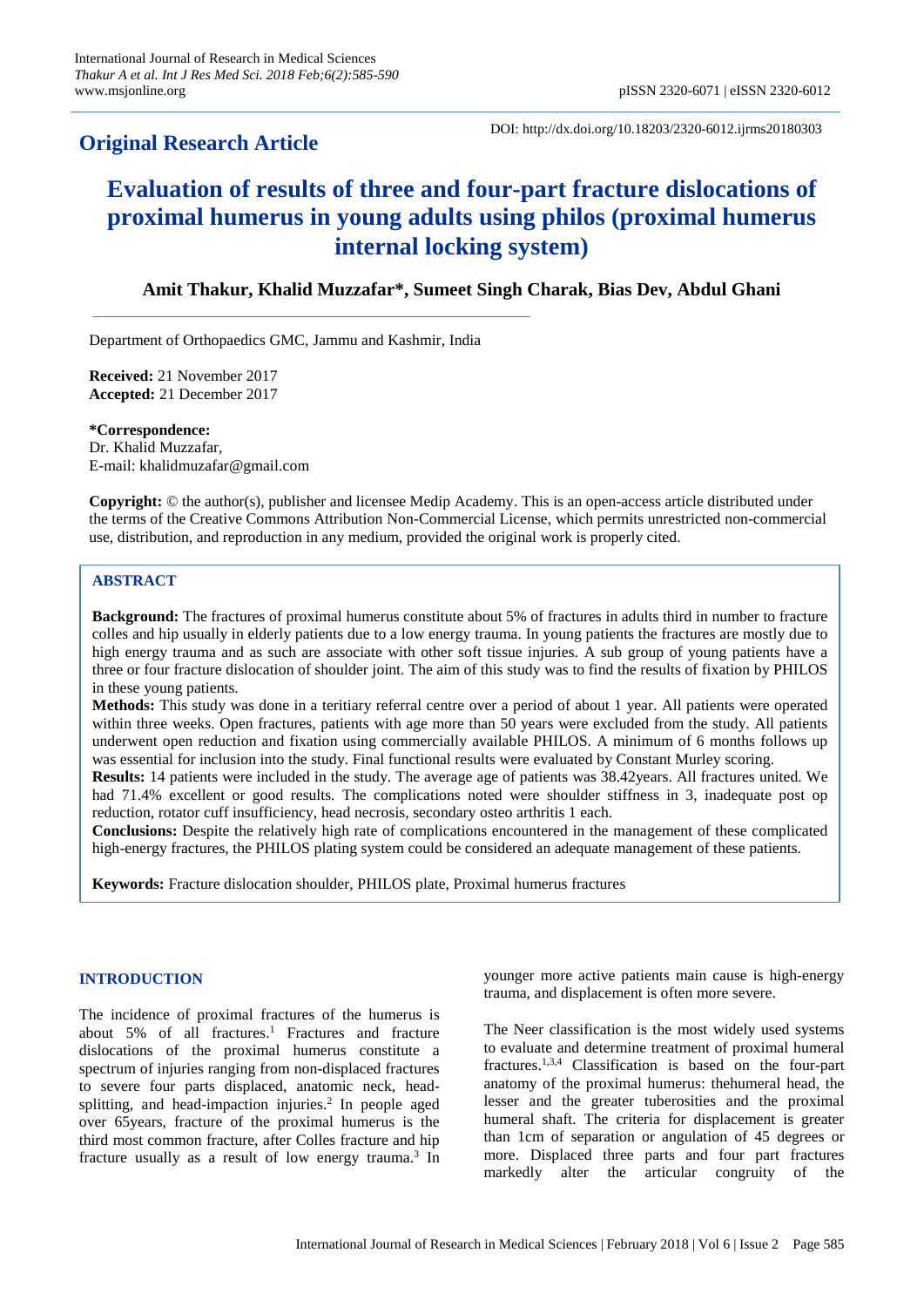glenohumeral joint and have the highest likelihood of disruption of blood supply to proximal humerus and osteonecrosis. 5

In very high-energy fractures the problem is even more pronounced. This might be due to severe soft-tissue injury, associated fractures, comminuted fracture patterns, and dislocation of the joint in severe cases. Secure fixation of high-energy fractures of the proximal humerus remains a problem. Various methods of fixation for such complex fracture patterns have been described, including Kirschner (K)-wires, external fixation, tension band fixation, intramedullary nails and plating. <sup>3</sup> The proximal humeral internal locking system (PHILOS) plate has been described to improve screw fixation in osteoporotic bone and to minimize soft-tissue dissection. 6

In fracture dislocations of the proximal humerus, the PHILOS plate would be of special value because the plate is pre-shaped and contoured for the proximal humerus and no compression of the plate is required, which reduces the risk of loss of reduction and preserves the blood supply of the bone. Locking the screws into the plate ensures axial as well as angular stability and reduces the risk of loss of reduction. The locked interface also provides fixed stability. 7

This study was designed to evaluate the early clinical and radiological results of management of high-energy fractures dislocations of the proximal humerus in a relatively young and more active population of patients with the use of the commercially available PHILOS plates.

#### **METHODS**

This study was done at tertiary care referral centre of north India between September 2015 and December 2016. All patients who were admitted with the diagnosis of three or four-part fracture dislocation of proximal humerii were enrolled for the study. Exclusion criteria were open fractures, fracture more than 3weeks old, patients age more than 50years of age. Patients older than 50years having such injuries were considered for replacement surgery. All patients were investigated for routine pre-anesthetic checkup. Beside an AP and lateral view of shoulder joint was taken. In all cases a CT scan with 3D reconstruction was taken before surgery to evaluate fracture geometry and to plan reduction maneuvers. All patients underwent open reduction and fixation using commercially available PHILOS. A minimum of 6months follow up was essential for inclusion into the study.

#### *Surgical technique*

Patient positioning was crucial for good intra-operative fluoroscopy. A regular surgical table with a radiolucent footplate was used. The table was rotated 180° so that the patient's head was at the foot of the bed, and the shoulder rested on the radiolucent footplate. General anesthesia was given for all the patients, and the head of the patient was then elevated about 30° (modified beach-chair position). The large C-arm was positioned parallel to the patient at the head of the bed, thereby avoiding interference with the anesthesiologist who stood perpendicular to the table with the anesthesia apparatus.

An anterior deltopectoral approach was routinely used for all the patients. The cephalic vein was retracted laterally to prevent inadvertent injury during retractor placement. The subdeltoid space was then developed. After release of the subdeltoid space, a retractor was carefully placed under the muscle to facilitate exposure. The arm was then abducted to minimize the deltoid tension. The anterior one-third of the deltoid was dissected (if needed) off its insertion into the deltoid tubercle in cases with diaphyseal extension of the fracture.

The subcoracoid space was then developed and the axillary nerve was identified by gentle palpation at the inferior margin of the sub-scapularis muscle. The lateral conjoined tendon was released off the lateral tip of the coracoid to facilitate exposure in some cases. The biceps tendon was then palpated deep to the pectoralis major muscle. Using the biceps tendon was useful as a landmark, because usually there was a fracture hematoma obscuring the normal anatomy. The biceps tendon was found interposed between the fracture fragments in 6 of the 14 cases (42.8%) and was freed. The rotator interval was opened by following the course of the biceps tendon to its attachment at the superior margin of the glenoid. Initial attempts were made to preserve the tendon for use as a landmark for correct plate placement. In fracturedislocation cases, and in split head fractures, the head or a head segment was located anterior and medial to the glenoid along the glenoid neck. In these cases, the release of the pectoralis major tendon and the lateral conjoined tendon, as well as the subcoracoid and subdeltoid spaces were often released before any attempts at fracture reduction in order to preserve the blood supply for the head fragments and to avoid forcible reduction. A Cobb elevator or shanz pins were used for relocating the head fragment back into the joint. The greater and lesser tuberosity fragments were tagged with non-absorbable sutures. The tuberosity fragments were reduced to the lateral cortex of the shaft. Reduction of the tuberosities may indirectly reduce the head fragment; alternatively, to restore the medial calcar of the proximal humerus, an elevator was inserted to disimpact the head fragment. The fracture was reduced and provisionally fixed into position using Kirschner wires.

Krackow sutures were passed through the rotator cuff and attached to the plate through the suture eyelets before permanent fixation with the contoured proximal humerus locking plate was performed. The sutures were passed through the proximal humerus plate, and the plate was positioned directly on the middle of the lateral cortex. These sutures could be passed into the suture eyelets even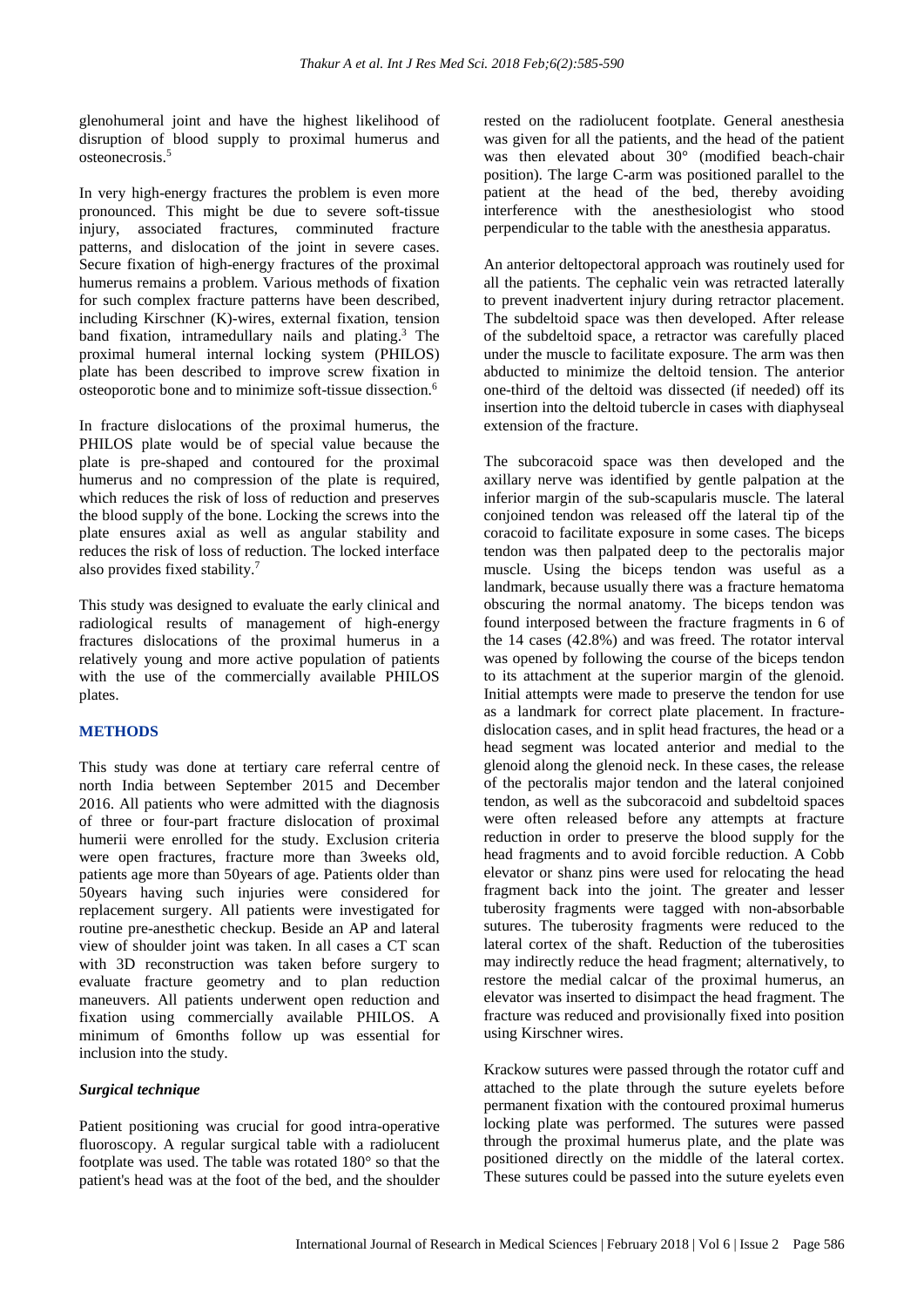after plate positioning and fixation in the plate design used in this study. Once the plate was positioned an adequate gap was left between the plate and the biceps

tendon to prevent disruption of the anterior humeral circumflex artery or entrapment of the tendon.

| Age | <b>Sex</b>   | <b>Injury</b>      | Days at<br>surgery | <b>Duration</b><br>of hospital<br>stay | <b>Associated</b><br>injury        | <b>Constant score</b> |             |    |               |                                                                 |
|-----|--------------|--------------------|--------------------|----------------------------------------|------------------------------------|-----------------------|-------------|----|---------------|-----------------------------------------------------------------|
|     |              |                    |                    |                                        |                                    | $\mathbf N$           | $\mathbf I$ | D  | <b>Result</b> | <b>Complications</b>                                            |
| 33  | M            | Dislocation        | 3                  | 5                                      |                                    | 91                    | 83          | 8  | Excellent     |                                                                 |
| 42  | M            | Dislocation        | 5                  | 9                                      | <b>Blunt</b><br>trauma chest       | 87                    | 62          | 25 | Fair          | Shoulder<br>stiffness                                           |
| 36  | M            | <b>Dislocation</b> | $\overline{c}$     | 5                                      |                                    | 92                    | 83          | 9  | Excellent     |                                                                 |
| 47  | $\mathbf{F}$ | Dislocation        | 3                  | 6                                      | Shaft femur<br>fracture            | 88                    | 73          | 15 | Good          |                                                                 |
| 29  | M            | Split head         | $\overline{4}$     | 6                                      |                                    | 92                    | 78          | 14 | Good          |                                                                 |
| 31  | M            | Dislocation        | 14                 | 19                                     | Spleenic<br>trauma.<br>head injury | 92                    | 65          | 27 | Fair          | Inadequate<br>reduction                                         |
| 39  | M            | <b>Dislocation</b> | 3                  | 5                                      |                                    | 94                    | 81          | 13 | Good          |                                                                 |
| 33  | M            | Dislocation        | 3                  | 5                                      |                                    | 90                    | 82          | 8  | Excellent     |                                                                 |
| 43  | M            | Dislocation        | $\overline{4}$     | 6                                      |                                    | 94                    | 78          | 16 | Good          |                                                                 |
| 45  | M            | Dislocation        | 7                  | 11                                     | Head injury                        | 90                    | 64          | 26 | Fair          | Shoulder<br>stiffness                                           |
| 38  | F            | Split head         | 3                  | 6                                      |                                    | 94                    | 80          | 14 | Good          | <b>Sudeks</b><br>osteodystrophy                                 |
| 36  | M            | Dislocation        | 3                  | 5                                      |                                    | 92                    | 83          | 9  | Excellent     |                                                                 |
| 36  | $\mathbf{F}$ | <b>Dislocation</b> | 5                  | 11                                     | <b>Blunt</b><br>trauma chest       | 96                    | 79          | 17 | Good          |                                                                 |
| 50  | M            | Split head         | 6                  | 9                                      |                                    | 83                    | 48          | 35 | Poor          | Rotator cuff<br>insufficency,<br>head necrosis,<br>secondary OA |

#### **Table 1: Master chart.**

The initial screw was then placed in the elongated hole in the humeral shaft, so that the height of the plate could be adjusted. In cases of proximal humerus fractures with diaphyseal extension, inter-fragmentary screws were sometimes needed to stabilize these long complex fractures, before plate fixation. Once appropriate fracture reduction and plate position had been achieved, the locked screws were inserted into the humeral head using the insertion guide and sleeve assembly. At least three distal shaft screws were inserted. A final fluoroscopic image was taken to ensure adequate reduction and proper medial support. No bone grafting was performed in this study. The wound was closed in layers and a suction drain was inserted and left for about 24 to 36hours, then removed.

#### *Post-operative management*

The patient was placed in a shoulder immobilizer postoperatively, with elbow and wrist range of motion allowed. After drain removal, gentle pendulum and active assisted forward elevation with the contralateral extremity was permitted. Passive and active-assisted range of motion activities were initiated afterwards once patient was comfortable and relatively pain free. Unassisted active motion was allowed at eight weeks post-operatively or when callus formation was first noted radiographically. Muscle strengthening was instituted in the last phase of therapy, usually beginning at 10week.

The radiographic assessment was done at immediate post op, 6weeks, 12weeks and 6months. Functional outcome was assessed by constant score comparing with the opposite healthy shoulder. Statistical analysis was performed for all the gathered data and were analyzed and compared to other similar studies.

#### **RESULTS**

14 patients were included in the study with age from 29- 50years, average age was 38.42years. Out of 14 patients 11 were male and 3 female patients. The average delay in surgery was 4.64days (range 2-14days) and average days hospitalization was 7.71days (range 5-19days). We had 3 (21.4%) split fracture head of humerus with dislocation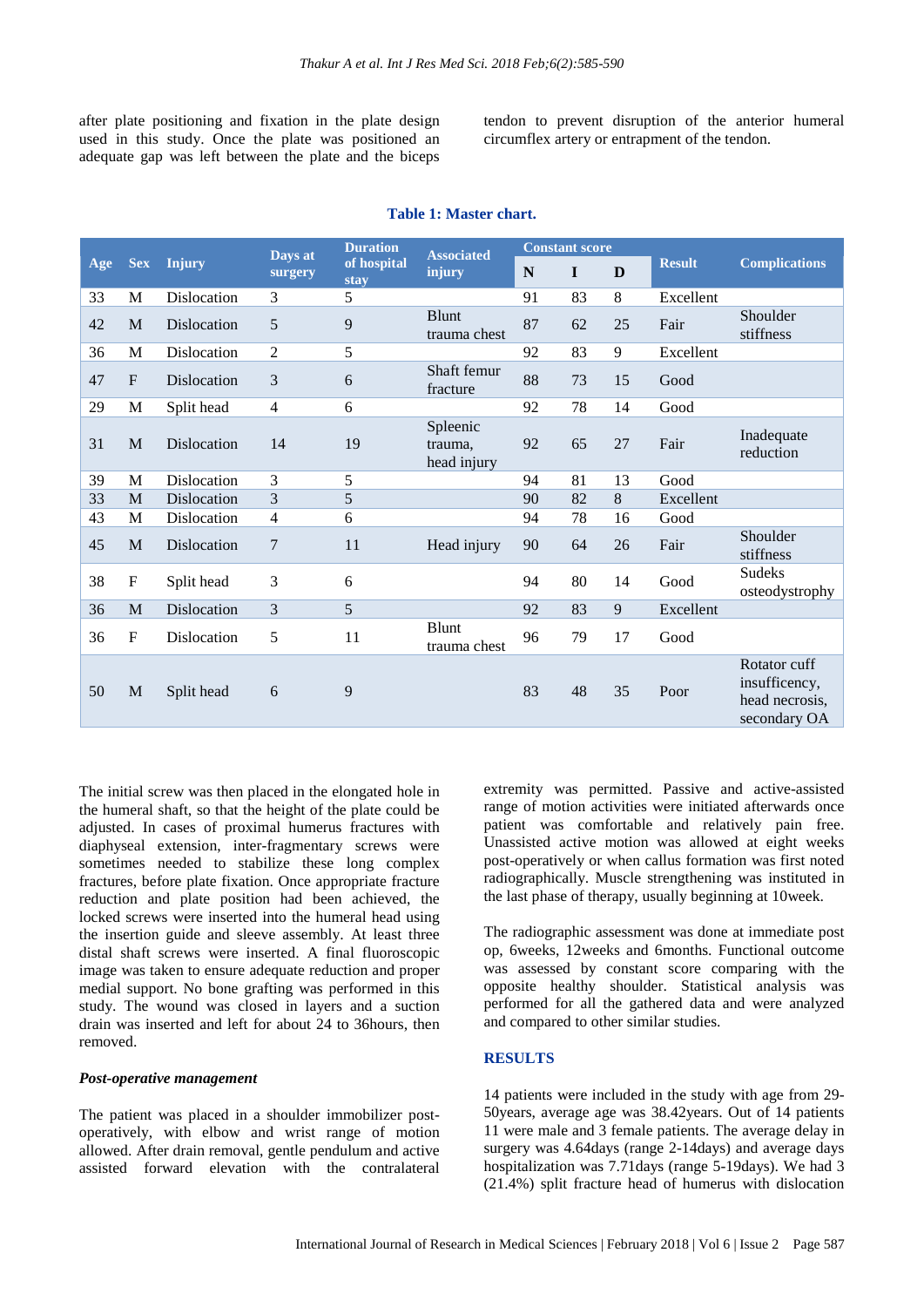while 11 (78.6%) were fracture dislocations without any split in humeral head.



**Figure 1: a) x ray showing 3-part fracture dislocation. b, c) CT cuts of the same fracture. d) immediate post op x ray showing a valgus reduction. e, f) x rays at union.**

The associated injuries noted were blunt trauma chest in 2 (14.3%), head injury in 2 (14.3%), spleenic trauma in 1 (7.1%) and fracture shaft of femur in 1 (7.1%) patient. The complications noted were shoulder stiffness in 3 (21.4%), inadequate post op reduction in 1 (7.1%), rotator cuff insufficiency in 1 (7.1%), head necrosis in 1 (7.1%), secondary osteo arthritis in 1 (7.1%). We also had one patient who developed sudeks osteodystrophy.



**Figure 2: a) ethibond sutures passed into the rotator cuff muscles around the fracture to aid in reduction. b) sutures passed into the PHILOS. c) sutures tied over the plate to keep reduction maintained and for better function of rotator cuff muscles. d) intra op fluoroscopy image to see reduction and stability of construct.**

Based on Constant and Murley score and comparing it with opposite side of the patient, we had 10 (71.4%) excellent and good results, 3 (21.4%) fair and 1 (7.1%) poor result. 8,9



**Figure 3: a, b, c) Final shoulder function of the same patient. Patient had a good functional outcome.**

#### **DISCUSSION**

Three and four-part proximal humeral fractures are difficult injuries to evaluate and treat. Internal fixation of such fractures with fixed-angled locked plating still warrants caution because of the lack of comparable data with other treatment methods.

Many recent articles were found in the literature reporting the early and middle term results of management of proximal humerus fractures using different PHILOS plating systems. Although the results were encouraging, it was found that most of the studies included only fragility fractures in older age groups. Studies describing the use of the PHILOS plates for the early management of high-energy proximal humerus fracture dislocation in active young age groups were not found. These types of fractures are not due to bone weakness but due to the higher magnitude of trauma and are usually comminuted and associated with dislocation.

Weinstein et al found that the locking plate provided better torsional fatigue resistance and stiffness than a blade plate. <sup>10</sup> Edwards et al noted that a locking plate was far superior to a proximal humerus nail in regard to both varus bending and torsional stability. Given that most proximal humerus fractures fail because of rotational and bending moments, such added stability could potentially prevent many of the failures noted with other implant types.<sup>11</sup>

Precise surgical technique is critical for a good result, as reported failures were due to impingement that resulted from proximal positioning of the plate. <sup>12</sup> Kettler et alreported on 225 fractures treated with the PHILOS plate. One hundred and seventy-six patients were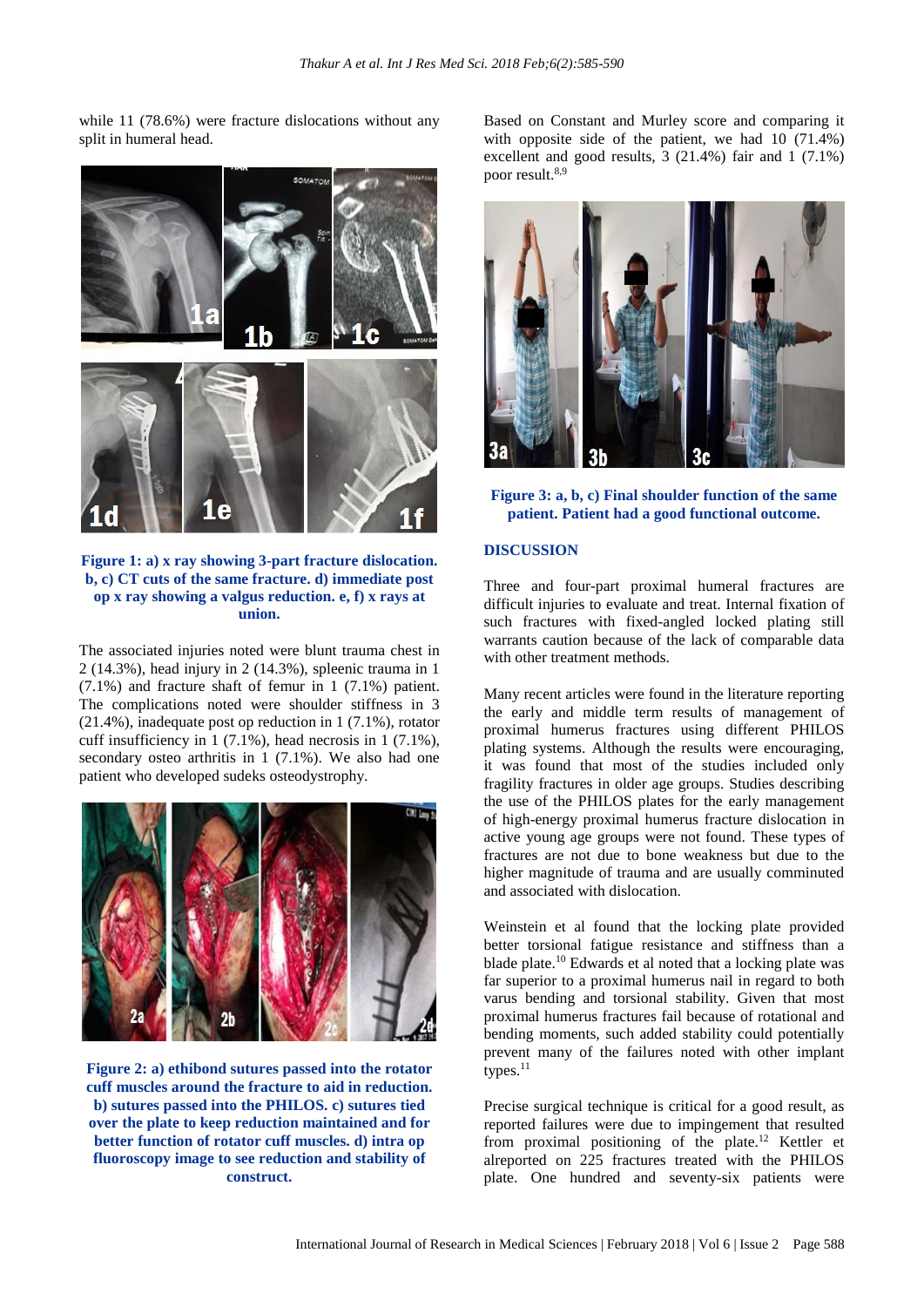available for review. Complications resulting from technical error included 24 screw perforations (11%), 8 implant dislocations (4.5%), and 25 cases (14%) of initial malreduction of the head and tuberosities. Björkenheim et al reported their early clinical experience of 72 patients treated with the PHILOS proximal humerus locking plate. At one-year follow-up, 2 non-unions were noted, and 3 patients developed osteonecrosis. Forty-eight patients had anatomic fracture healing. Nineteen fractures were noted to have mild post-operative settling; these subsequently healed in mild varus positioning. Traction sutures were used to aid in the initial reduction. <sup>13</sup> Fankhauser et al reviewed their experience of 28 patients with 29 proximal humerus fractures treated with the locking proximal humerus plate. Twenty-four of these fractures were AO classification type B or type C. All fractures healed. Five complications were noted, with one broken plate and 4 instances of loss of reduction (one related to a deep infection). Two patients developed partial osteonecrosis, one after deep infection. In this series, traction sutures were incorporated into the plate, but active motion was initiated as early as two weeks. 14

Given these reports, it was noted that the variation in the final end-results between different reports could be due to the following main points:

- Different types of fractures were included in different studies and not all the studies focused on the 3 and 4 complex fracture patterns. Moreover, fracture-dislocations, and split head fractures were excluded from some studies, while others included open and closed fracture patterns;
- The approach used, and surgical experience and preference vary between different centers and the level of the trauma center at which the patients were treated influenced the final outcome;
- Different types of commercially available designs were used. It is of value here to mention that the plates which enable the surgeon to attach the rotator sutures to the suture eyelets, after provisional fixation of the plate, provided more proper plate positioning and were easily applied;
- Bone grafting was obligatory in some series while others did not use any grafting, including the current study;
- The variation in the follow-up period was of great importance as some late complications were recorded in some middle-term studies, specially osteoarthritis and avascular necrosis of the humeral head;
- Lack of long-term comparative studies with other treatment modalities for such complicated fracture patterns, in particular the joint replacement option in older age groups;
- Finally, this study was introduced to test the efficiency of the PHILOS plate in fixation of complex 3 and 4-part fractures, split head fractures with fracture dislocations in a younger active age population submitted to high-energy trauma.<sup>14-18</sup>

Other studies tend to reflect an older population than in this study, which predominantly seems to be due to the incidence of high-energy injuries in younger people rather than osteoporotic fragility fractures in older age groups. It is thought that the better Constant and Murley score recorded in this study are due to the better bone stock found in younger active patients. This might also be the reason why no bone grafting was needed. It is suggested that the hardware complications were dramatically reduced in this study due to the better bone quality of the studied young patients.

Finally, although this is a study with relatively small number of patients included, and based on the results recorded, it is suggested that fixation of 3 and 4 part highenergy fractures with fracture dislocation using the PHILOS plating system is an adequate method of treatment, and when well performed is expected to give relatively favorable results. Also, because of the relatively young age of the patients and high manual demands, arthroplasty was not an option. It is mandatory to stress on the meticulous soft-tissue dissection and fracture reduction, especially with good medial support, in such complex fracture patterns. Every single fracture should be thoroughly investigated, screened and studied before surgery. Treatment modality should be tailored to the fracture pattern and one should always remember that it is not only a bone problem but sometimes a massive soft-tissue injury as well. Other fixation options should always be prepared in the operating room to be used if needed. Other studies are needed to compare different types of fixations of such complex patterns of injury, as well as long-term studies to evaluate the adequacy of different fixation modalities.

#### **CONCLUSION**

The use of the PHILOS plating system for reduction of 3 and 4-part, split head with fracture dislocation pattern due to high-energy trauma in a relatively younger more active age population proved to be an adequate alternative. This might be attributed to the better bone quality and better vascularity in this age group.

The technique is technically demanding and is expected to be associated with a high complication rate. Meticulous soft tissue dissection is obligatory with special attention to the rotator cuff tears. Different plating systems are available commercially, and correct plate selection and pre-operative evaluation is mandatory for each case. The final clinical and radiographic outcomes of treatment of such complex high-energy fractures are promising but long-term studies are needed, as well as comparative studies with other forms of management.

*Funding: No funding sources Conflict of interest: None declared Ethical approval: The study was approved by the Institutional Ethics Committee*